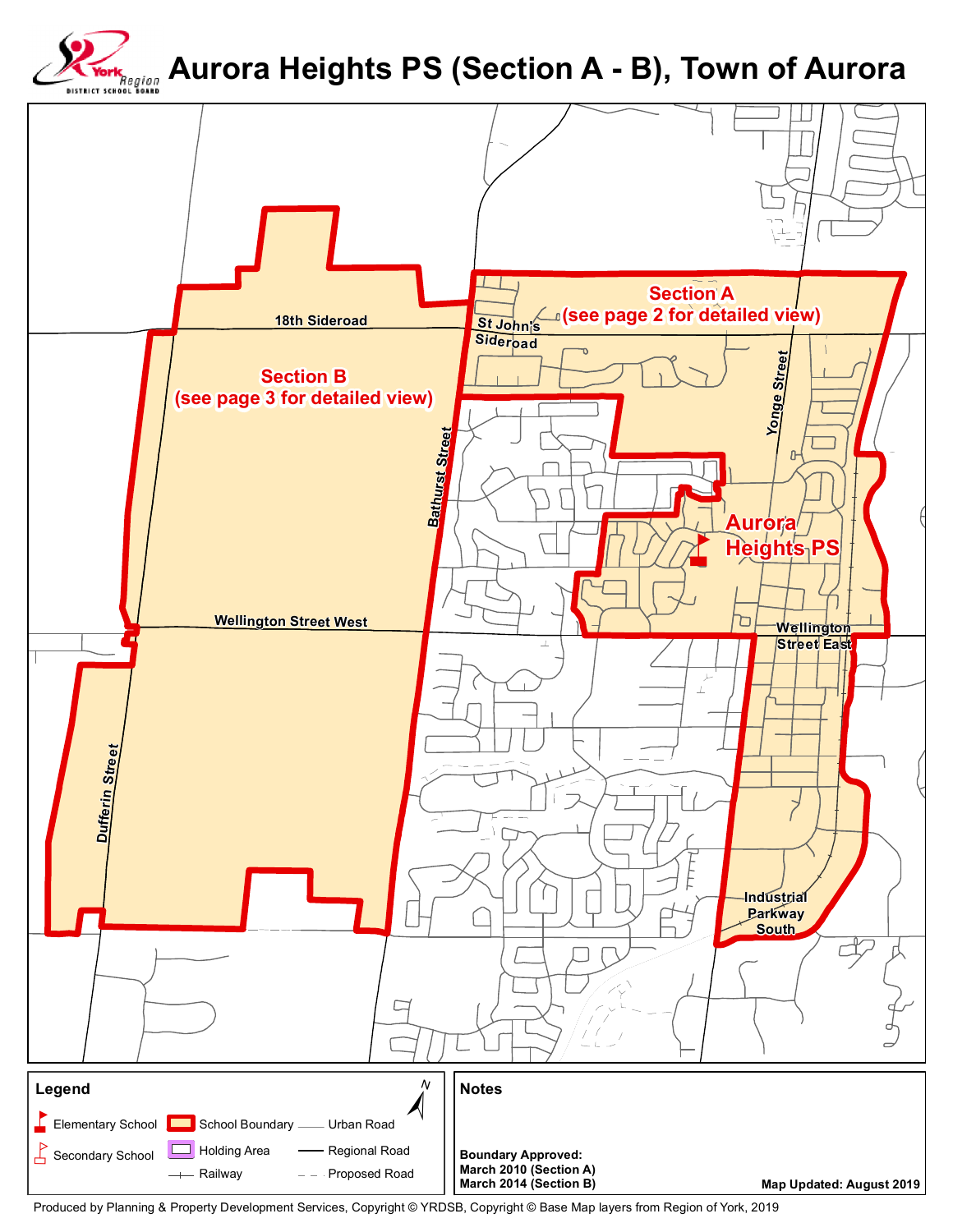

## **Aurora Heights PS (Section A), Town of Aurora**



Produced by Planning & Property Development Services, Copyright © YRDSB, Copyright © Base Map layers from Region of York, 2019